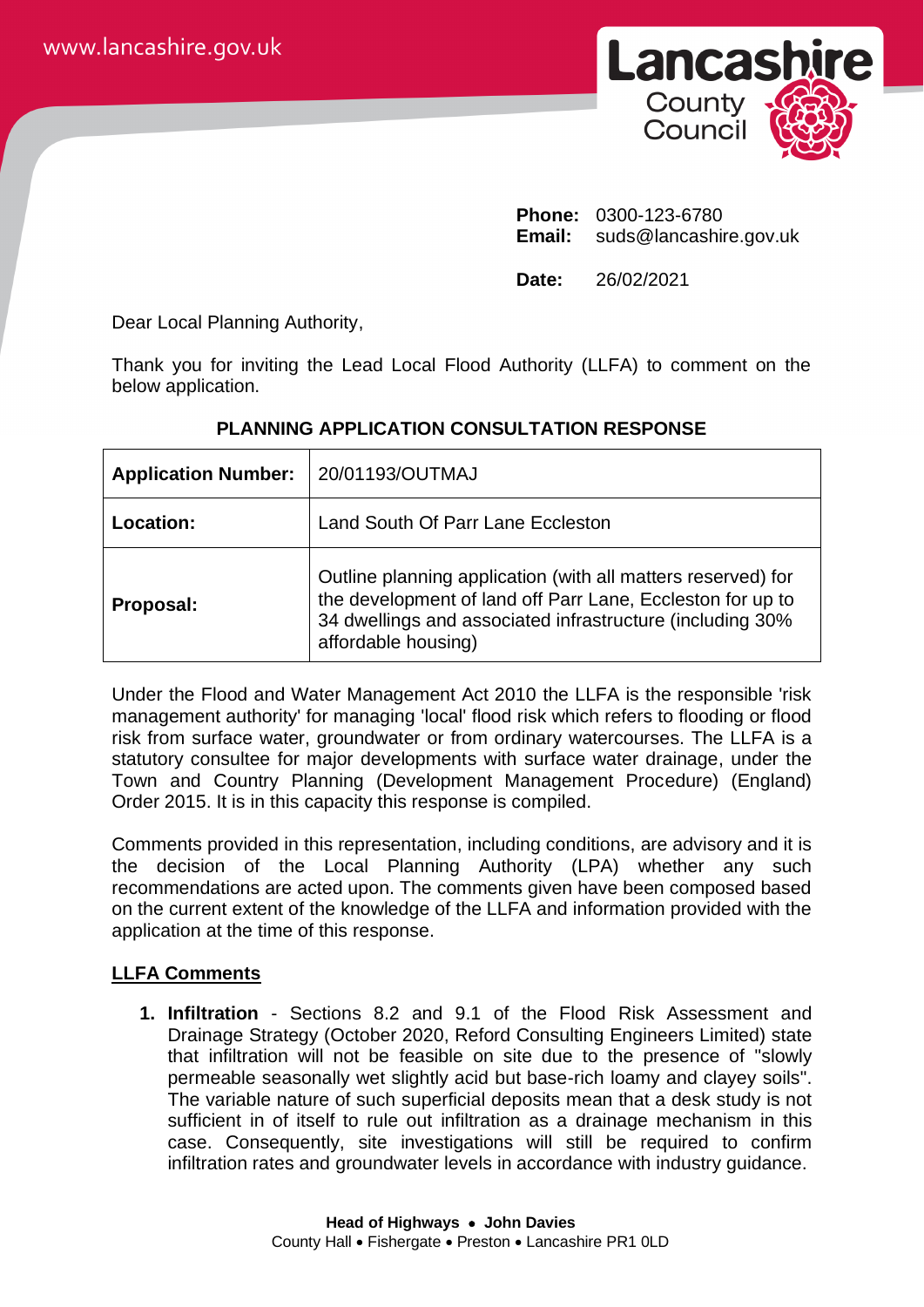**2. Climate Change** – Section 8.4 of the Flood Risk Assessment and Drainage Strategy (October 2020, Reford Consulting Engineers Limited) states that overall flows up to the 1 in 100 year event plus allowance for 30% climate change will be contained on site within the drainage system. Government guidelines on climate change allowances stipulates that developments with a design life beyond 2080 should account for upper end estimations for the total potential change anticipated, which equates to a **40%** allowance for the 1 in 100 year storm event. The attenuation volume of between 240  $m<sup>3</sup>$  and 378  $m<sup>3</sup>$ proposed in section 8.7 of the FRA will likely be insufficient as a result.

### **Lead Local Flood Authority (LLFA) Position**

The Lead Local Flood Authority has **no objection** to the proposed development subject to the inclusion of the following conditions, in consultation with the Lead Local Flood Authority:

#### **Condition 01 – Development is in accordance with the submitted Flood Risk Assessment**

The development permitted by this planning permission shall be carried out in accordance with the principles set out within the Flood Risk Assessment and Drainage Strategy (October 2020, Reford Consulting Engineers Limited). The measures shall be fully implemented prior to first occupation of any dwelling and in accordance with the timing / phasing arrangements embodied within the scheme, or within any other period as may subsequently be agreed, in writing, by the local planning authority in consultation with the lead local flood authority.

#### **Reason**

To ensure satisfactory sustainable drainage facilities are provided to serve the site in accordance with the Paragraphs 163 and 165 of the National Planning Policy Framework, Planning Practice Guidance and Defra Technical Standards for Sustainable Drainage Systems.

#### **Condition 02 – Final Sustainable Drainage Strategy to be submitted**

No development shall commence in any phase until a detailed, final surface water sustainable drainage strategy for the site has been submitted to, and approved in writing by, the local planning authority.

The detailed sustainable drainage strategy shall be based upon the site-specific flood risk assessment submitted and sustainable drainage principles and requirements set out in the National Planning Policy Framework, Planning Practice Guidance and Defra Technical Standards for Sustainable Drainage Systems and no surface water shall be allowed to discharge to the public foul sewer(s), directly or indirectly.

Those details shall include, as a minimum:

- a) Sustainable drainage calculations for peak flow control and volume control (1 in 1, 1 in 30 and 1 in 100 + 40% climate change), with allowance for urban creep.
- b) Final sustainable drainage plans appropriately labelled to include, as a minimum: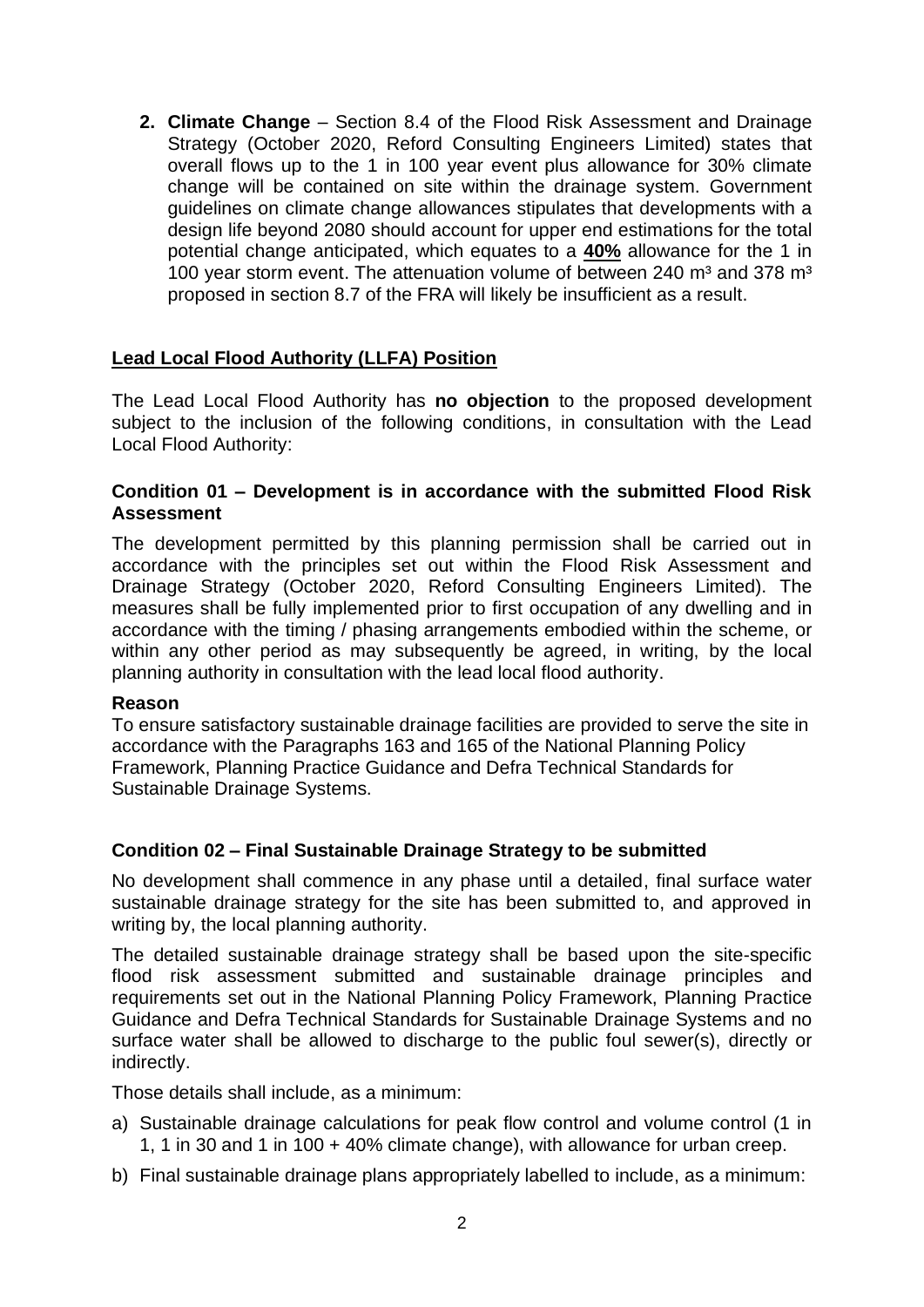- i. Plan identifying areas contributing to the drainage network, including surface water flows from outside the curtilage as necessary;
- ii. Sustainable drainage system layout showing all pipe and structure references, dimensions, design levels;
- iii. Details of all sustainable drainage components, including landscape drawings showing topography and slope gradient as appropriate;
- iv. Flood water exceedance routes in accordance with Defra Technical Standards for Sustainable Drainage Systems;
- v. Finished Floor Levels (FFL) in AOD with adjacent ground levels for all sides of each plot to confirm minimum 150mm+ difference for FFL.
- c) Measures taken to manage the quality of the surface water runoff to prevent pollution, protects groundwater and surface waters, and delivers suitably clean water to sustainable drainage components;
- d) Evidence of an assessment of the site conditions to include site investigation and test results to confirm infiltrations rates and groundwater levels in accordance with industry guidance.

The sustainable drainage strategy shall be implemented in accordance with the approved details.

#### **Reason**

To ensure satisfactory sustainable drainage facilities are provided to serve the site in accordance with the Paragraphs 163 and 165 of the National Planning Policy Framework, Planning Practice Guidance and Defra Technical Standards for Sustainable Drainage Systems.

#### **Condition 03 – Construction Phase Surface Water Management Plan**

No development shall commence until details of how surface water and pollution prevention will be managed during each construction phase have been submitted to and approved in writing by the local planning authority.

Those details shall include for each phase, as a minimum:

- a) Measures taken to ensure surface water flows are retained on-site during construction phase(s) and, if surface water flows are to be discharged, they are done so at a restricted rate to be agreed with the Lancashire County Council LLFA.
- b) Measures taken to prevent siltation and pollutants from the site into any receiving groundwater and/or surface waters, including watercourses, with reference to published guidance.

The development shall be constructed in accordance with the approved details.

#### **Reasons**

1. To ensure the development is served by satisfactory arrangements for the disposal of surface water during each construction phase(s) so it does not pose an undue flood risk on site or elsewhere;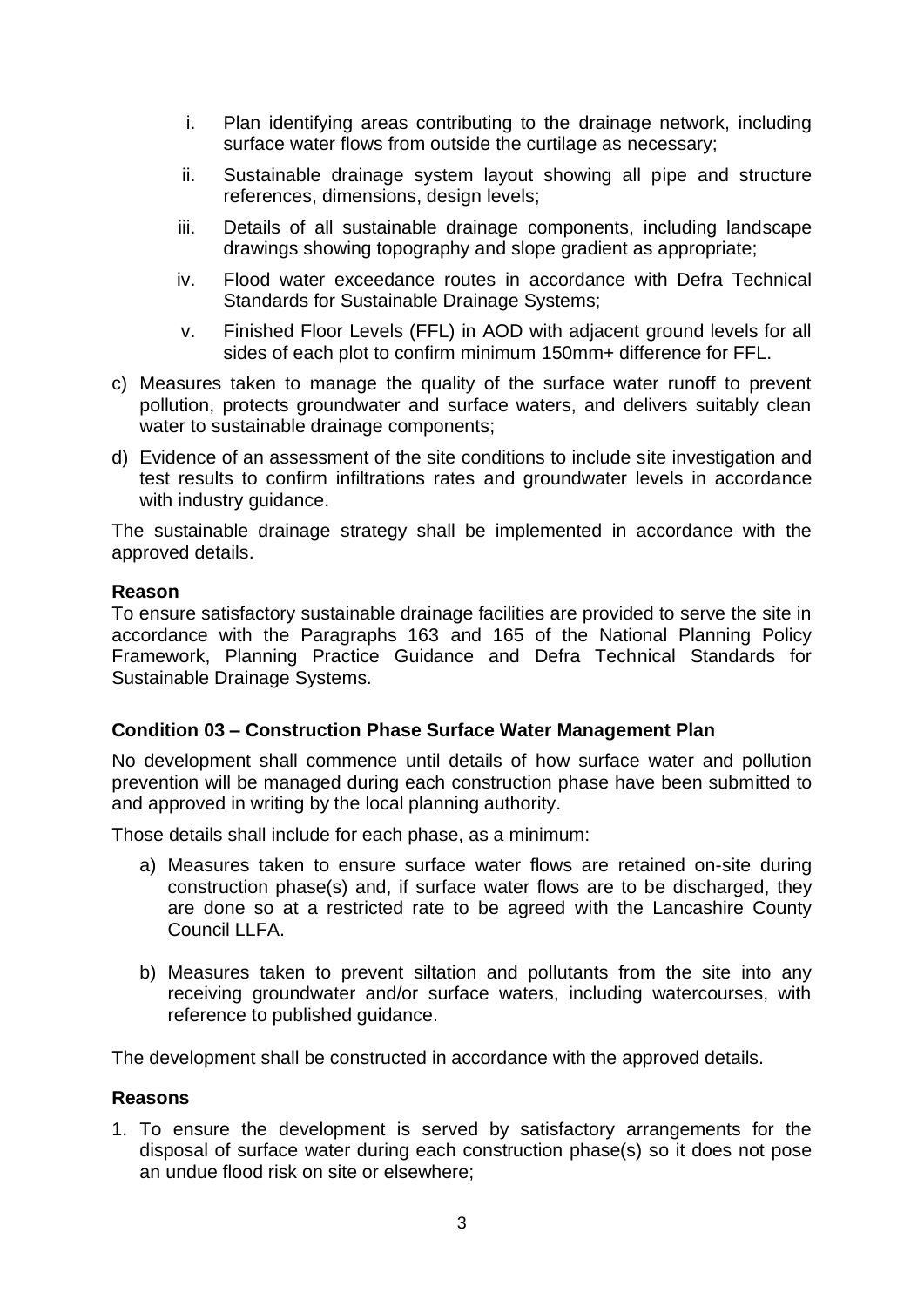2. To ensure that any pollution arising from the development as a result of the construction works does not adversely impact on existing or proposed ecological or geomorphic condition of water bodies.

### **Condition 04 – Operation and Maintenance Plan & Verification Report of Constructed Sustainable Drainage System**

No building on any phase (or within an agreed implementation schedule) of the development hereby permitted shall be occupied until a Verification Report and Operation and Maintenance Plan for the lifetime of the development, pertaining to the surface water drainage system and prepared by a suitably competent person, has been submitted to and approved by the Local Planning Authority.

The Verification Report must demonstrate that the sustainable drainage system has been constructed as per the agreed scheme (or detail any minor variations), and contain information and evidence (including photographs) of details and locations (including national grid reference) of inlets, outlets and control structures; landscape plans; full as built drawings; information pertinent to the installation of those items identified on the critical drainage assets drawing; and, the submission of an final 'operation and maintenance manual' for the sustainable drainage scheme as constructed.

Details of appropriate operational, maintenance and access requirements for each sustainable drainage component are to be provided, with reference to published guidance, through an appropriate Operation and Maintenance Plan for the lifetime of the development as constructed. This shall include arrangements for adoption by an appropriate public body or statutory undertaker, and/or management and maintenance by a Management Company and any means of access for maintenance and easements, where applicable. Thereafter the drainage system shall be retained, managed and maintained in accordance with the approved details.

#### **Reason**

To ensure that flood risks from development to the future users of the land and neighbouring land are minimised, together with those risks to controlled waters, property and ecological systems, and to ensure that the development as constructed is compliant with and subsequently maintained pursuant to the requirements of Paragraph 165 of the National Planning Policy Framework.

## **LLFA Informatives**

## **1. Land Drainage Consent**

The submitted Flood Risk Assessment and Drainage Strategy (October 2020, Reford Consulting Engineers Limited) proposes to discharge to the unnamed watercourse that runs northwards towards Parr Lane on the eastern boundary of the site, ultimately draining to the River Yarrow, roughly 900 m to the north. Any work within the banks of the watercourse which may alter or impede the natural flow of water will require Land Drainage Consent from the LLFA under the Land Drainage Act 1991 (as amended by the Flood & Water Management Act 2010).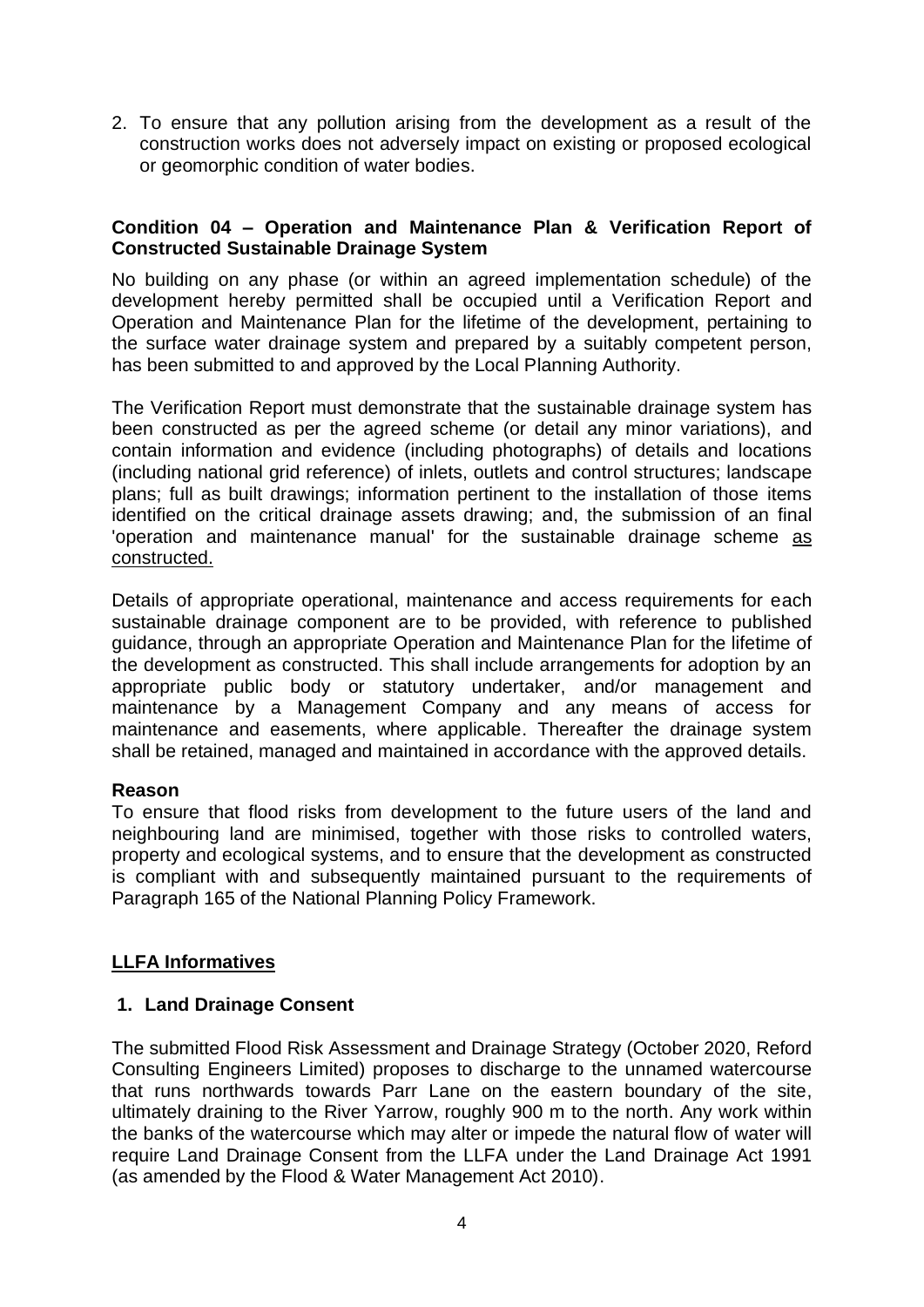When applying for Land Drainage Consent, as a minimum, the applicant will be expected to:

- a. Carry out studies of the existing culvert/watercourse condition and capacity;
- b. Undertake an examination of the downstream condition and implications of the development proposal, and;
- c. Restrict discharge rates so that the peak runoff rate from the development to the ordinary watercourse for the 1 in 1 year rainfall event and the 1 in 100 year rainfall event should never exceed the agreed discharge rate.

As per Lancashire County Council Consenting and Enforcement Policy, it should be noted that the Lead Local Flood Authority will generally refuse consent applications which seek to culvert an existing ordinary watercourse.

You should contact the Flood Risk Management Team at Lancashire County Council to obtain Land Drainage Consent. Information on the application process and relevant forms can be found here:

Guidance: [https://www.lancashire.gov.uk/media/903914/land-drainage-consent](https://www.lancashire.gov.uk/media/903914/land-drainage-consent-advice-note.pdf)[advice-note.pdf](https://www.lancashire.gov.uk/media/903914/land-drainage-consent-advice-note.pdf)

Application form: [https://www.lancashire.gov.uk/media/903913/land-drainage](https://www.lancashire.gov.uk/media/903913/land-drainage-consent-application-form.pdf)[consent-application-form.pdf](https://www.lancashire.gov.uk/media/903913/land-drainage-consent-application-form.pdf)

For the avoidance of doubt, this response does not grant the applicant permission to connect to the ordinary watercourse and, once planning permission has been obtained, it does not mean that land drainage consent will be given. The applicant should obtain Land Drainage Consent from Lancashire County Council **before** starting any works on site.

#### **What this response DOES NOT cover**

This response does not cover highway drainage, matters pertaining to highway adoption (s38 Highways Act 1980) and/or off-site highway works (s278 Highways Act 1980). Should the applicant intend to install any sustainable drainage systems under or within close proximity to a public road network (existing or proposed), then they would need to separately discuss the use and suitability of those systems with the local highway authority.

The applicant is also encouraged to discuss the suitability of any overland flow routes and/or flood water exceedance with the local highway authority should they have the potential to impact the public highway network and/or public highway drainage infrastructure (either existing or proposed).